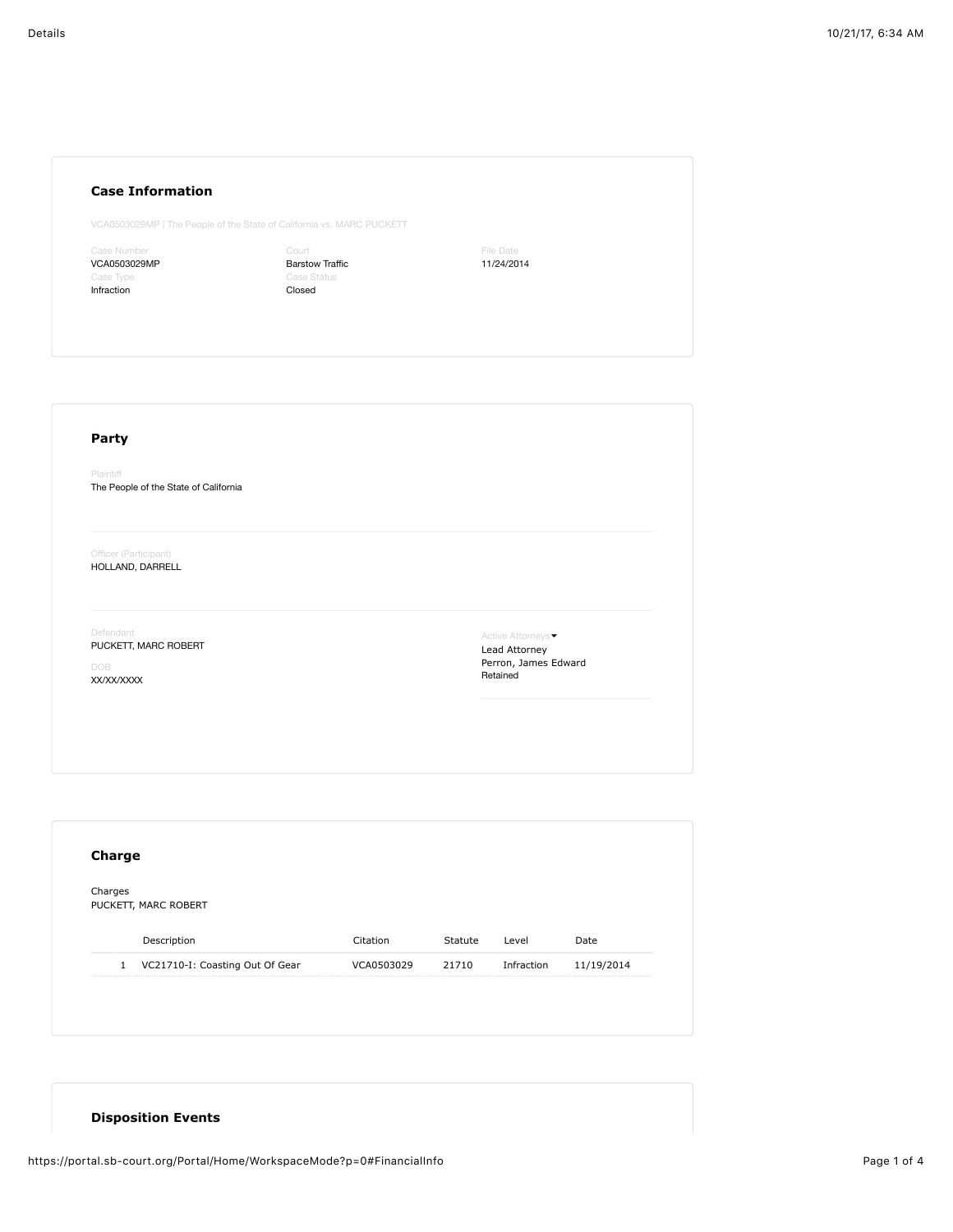| 04/01/2015 Plea -                               |            |
|-------------------------------------------------|------------|
| Judicial Officer<br>Pro Tem, Judge              |            |
| Defendant<br>PUCKETT, MARC ROBERT               |            |
| VC21710-I: Coasting Out Of Gear<br>$\mathbf{1}$ | Not Guilty |
| 06/02/2015 Plea -                               |            |
| Judicial Officer<br>Pro Tem, Judge              |            |
| Defendant<br>PUCKETT, MARC ROBERT               |            |
| VC21710-I: Coasting Out Of Gear<br>$\mathbf{1}$ | No Contest |
| 06/02/2015 Disposition                          |            |
|                                                 |            |
| Judicial Officer<br>Fowler, Robert G            |            |
| Defendant<br>PUCKETT, MARC ROBERT               |            |
| VC21710-I: Coasting Out Of Gear<br>$\mathbf{1}$ | Convicted  |
|                                                 |            |

|              | 11/24/2014 New Filed Case                                                                                                                                                                                                                                                                                                                                                                                                                                                                                                                                                                                                                                                                                                                         |
|--------------|---------------------------------------------------------------------------------------------------------------------------------------------------------------------------------------------------------------------------------------------------------------------------------------------------------------------------------------------------------------------------------------------------------------------------------------------------------------------------------------------------------------------------------------------------------------------------------------------------------------------------------------------------------------------------------------------------------------------------------------------------|
|              | 11/26/2014 DMV Manual Check: Prior Abstract History v                                                                                                                                                                                                                                                                                                                                                                                                                                                                                                                                                                                                                                                                                             |
| Comment<br>3 |                                                                                                                                                                                                                                                                                                                                                                                                                                                                                                                                                                                                                                                                                                                                                   |
|              | 01/11/2015 Conversion event ▼                                                                                                                                                                                                                                                                                                                                                                                                                                                                                                                                                                                                                                                                                                                     |
| Comment      | INTERNET CHANGED THE DATE TO APPEAR TO 03/23/15                                                                                                                                                                                                                                                                                                                                                                                                                                                                                                                                                                                                                                                                                                   |
| Comment      | 04/01/2015 Legacy Minutes $\blacktriangledown$<br>RGF, C-COMMISSIONER CLERK: B3689-WENDY BARNES ATTORNEY JAMES PERRON PRESENT, PURSUANT TO                                                                                                                                                                                                                                                                                                                                                                                                                                                                                                                                                                                                        |
|              | SECTION 977 PC, COUNSEL PRESENT WITHOUT DEFENDANT. - PROCEEDINGS ACTION CAME ON FOR<br>ARRAIGNMENT ATTORNEY FOR DEFENDANT WAIVES FORMAL ARRAIGNMENT AND ADVISAL OF CONSTITUTIONAL<br>AND STATUTORY RIGHTS. REQUEST FOR SETTING AND WAIVER OF ARRAIGNMENT FORM FILED. - PLEA<br>INFORMATION DEFENDANT PLEADS NOT GUILTY TO COUNT(S) 1. - HEARINGS COURT TRIAL SET FOR 04/28/2015 AT<br>8:30 IN DEPARTMENT V14, ESTIMATED 0 DAYS, SET LAST DATE FOR TRIAL TO 04/28/2015, NOTICE OF COURT TRIAL<br>SETTING & WAIVER OF BAIL POSTING FILED. - DEFENDANT ADVISED THAT CASE IS ASSIGNED TO THE SUPERIOR<br>COURT IN DEPARTMENT V14 JUDGE RGF FOR ALL PURPOSES. - CUSTODY STATUS CASE CUSTODY - OR<br>============= MINUTE ORDER END ================= 0 |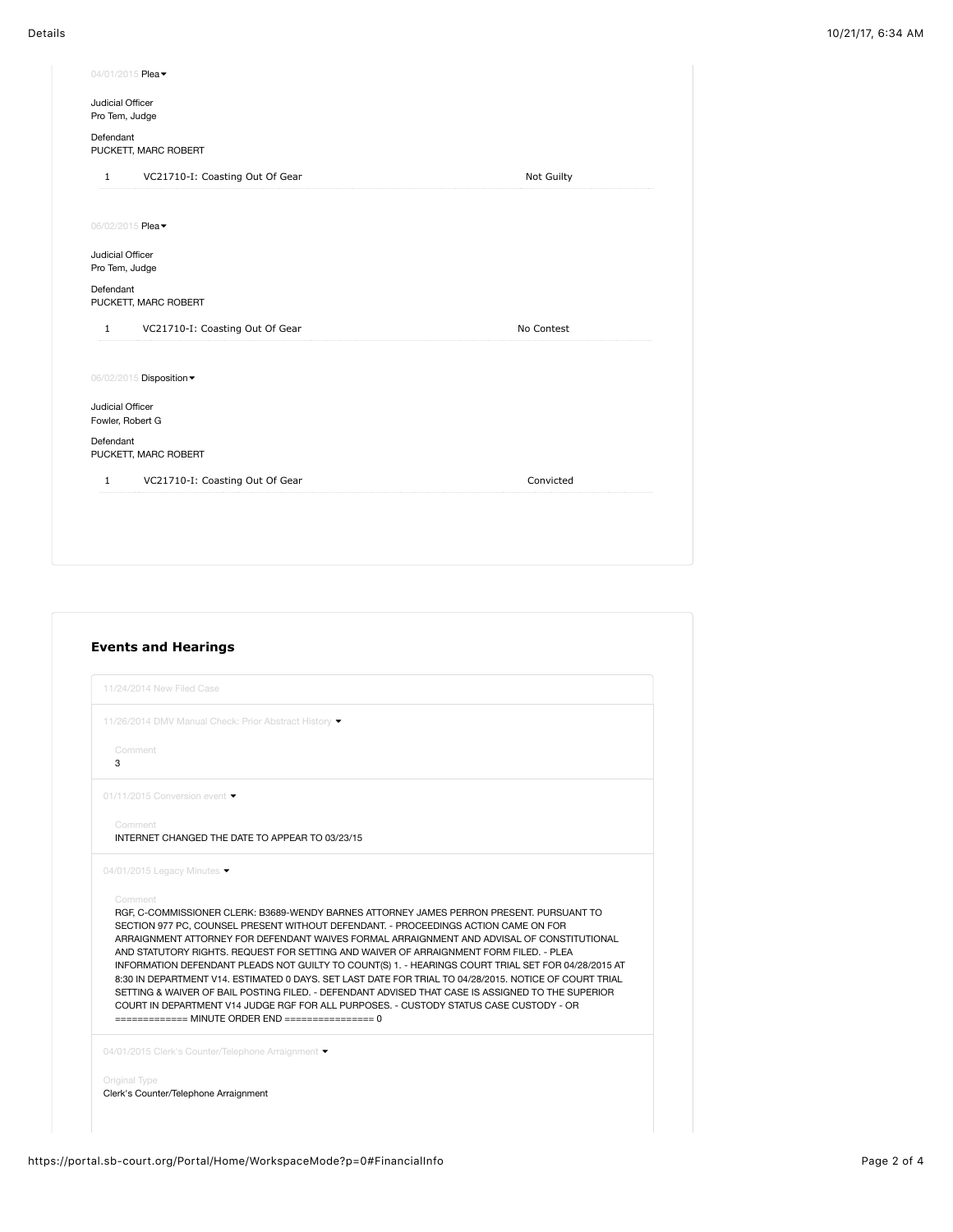| 04:23 PM                                                                                                                |                                                                                                                                                                                                                                                                                                                                                                                                                                                                                                                                                                                                                  |
|-------------------------------------------------------------------------------------------------------------------------|------------------------------------------------------------------------------------------------------------------------------------------------------------------------------------------------------------------------------------------------------------------------------------------------------------------------------------------------------------------------------------------------------------------------------------------------------------------------------------------------------------------------------------------------------------------------------------------------------------------|
| Result                                                                                                                  |                                                                                                                                                                                                                                                                                                                                                                                                                                                                                                                                                                                                                  |
| Continued Court's motion                                                                                                |                                                                                                                                                                                                                                                                                                                                                                                                                                                                                                                                                                                                                  |
|                                                                                                                         | 04/28/2015 Legacy Minutes                                                                                                                                                                                                                                                                                                                                                                                                                                                                                                                                                                                        |
|                                                                                                                         |                                                                                                                                                                                                                                                                                                                                                                                                                                                                                                                                                                                                                  |
| Comment                                                                                                                 |                                                                                                                                                                                                                                                                                                                                                                                                                                                                                                                                                                                                                  |
|                                                                                                                         | 8:48 RGF, C-COMMISSIONER CLERK: CH-CATHY HOWDEN BAILIFF HARDING ATTORNEY JAMES PERRON PRESENT.<br>PURSUANT TO SECTION 977 PC, COUNSEL PRESENT WITHOUT DEFENDANT. OFFICER NOT PRESENT. -                                                                                                                                                                                                                                                                                                                                                                                                                          |
|                                                                                                                         | PROCEEDINGS ACTION CAME ON FOR COURT TRIAL - MOTIONS OFFICER'S WRITTEN MOTION TO CONTINUE                                                                                                                                                                                                                                                                                                                                                                                                                                                                                                                        |
|                                                                                                                         | HEARING IS GRANTED. COURT FINDS GOOD CAUSE FOR CONTINUANCE. DEFENSE COUNSEL OBJECTS TO                                                                                                                                                                                                                                                                                                                                                                                                                                                                                                                           |
|                                                                                                                         | CONTINUANCE - HEARINGS COURT TRIAL SET FOR 06/02/2015 AT 8:30 IN DEPARTMENT V14. ESTIMATED 0 DAYS. -                                                                                                                                                                                                                                                                                                                                                                                                                                                                                                             |
|                                                                                                                         | TIME WAIVERS SET LAST DATE FOR TRIAL TO 06/02/2015. TIME WAIVED FOR TRIAL; PLUS 45 DAYS. - CUSTODY<br>STATUS CASE CUSTODY - OR ATTORNEY NOTIFIED. ============ MINUTE ORDER END =============== 0                                                                                                                                                                                                                                                                                                                                                                                                                |
|                                                                                                                         |                                                                                                                                                                                                                                                                                                                                                                                                                                                                                                                                                                                                                  |
| 04/28/2015 Court Trial •                                                                                                |                                                                                                                                                                                                                                                                                                                                                                                                                                                                                                                                                                                                                  |
| Original Type                                                                                                           |                                                                                                                                                                                                                                                                                                                                                                                                                                                                                                                                                                                                                  |
| Court Trial                                                                                                             |                                                                                                                                                                                                                                                                                                                                                                                                                                                                                                                                                                                                                  |
| Judicial Officer                                                                                                        |                                                                                                                                                                                                                                                                                                                                                                                                                                                                                                                                                                                                                  |
| Fowler, Robert G                                                                                                        |                                                                                                                                                                                                                                                                                                                                                                                                                                                                                                                                                                                                                  |
| <b>Hearing Time</b>                                                                                                     |                                                                                                                                                                                                                                                                                                                                                                                                                                                                                                                                                                                                                  |
| 08:30 AM                                                                                                                |                                                                                                                                                                                                                                                                                                                                                                                                                                                                                                                                                                                                                  |
| Result                                                                                                                  |                                                                                                                                                                                                                                                                                                                                                                                                                                                                                                                                                                                                                  |
| Continued Court's motion                                                                                                |                                                                                                                                                                                                                                                                                                                                                                                                                                                                                                                                                                                                                  |
|                                                                                                                         | 06/02/2015 Legacy Minutes ▼                                                                                                                                                                                                                                                                                                                                                                                                                                                                                                                                                                                      |
|                                                                                                                         |                                                                                                                                                                                                                                                                                                                                                                                                                                                                                                                                                                                                                  |
| Comment                                                                                                                 | RGF, C-COMMISSIONER CLERK: B7648-SHANNON DURAN - APPEARANCES ATTORNEY JAMES PERRON PRESENT.<br>OFFICER PRESENT. - PROCEEDINGS ACTION CAME ON FOR COURT TRIAL - 8:41 - PRIOR TO COURT TRIAL<br>PROCEEDING - MOTIONS OFFICER'S MOTION TO AMEND COUNT 1 IS GRANTED. COMPLAINT AMENDED BY<br>INTERLINEATION TO CHANGE COUNT 1 TO A VIOLATION OF 121710 VC. - PLEA INFORMATION DEFENDANT                                                                                                                                                                                                                              |
|                                                                                                                         | WITHDRAWS PLEA OF NOT GUILTY AND ENTERS A PLEA OF NOLO CONTENDERE AS TO COUNT(S) 1 PER PLEA<br>BARGAIN (INCORPORATED BY REFERENCE HEREIN). - SENTENCING INFORMATION FOR THE CHARGE(S): 1 PAY THE<br>FINE \$499.00, NUMBER OF CONVICTED COUNTS 001 WITH A CONVICTION ASSESSMENT FEE INCLUDED. TOTAL<br>FINE/FEE IMPOSED: \$534.00 AT \$25.00 PER MONTH; COMMENCING 07/02/2015. DEFENDANT REFERRED TO THE<br>COURT'S CALL CENTER AT: 909-387-1470 ADDRESS:CENTRAL MAIL BOX 15005, SAN BERNARDINO CA 92415-0250. -<br>CUSTODY STATUS DEFENDANT RELEASED. PAYMENT PLAN NOTICE ATTORNEY NOTIFIED. ============ MINUTE |
|                                                                                                                         |                                                                                                                                                                                                                                                                                                                                                                                                                                                                                                                                                                                                                  |
|                                                                                                                         |                                                                                                                                                                                                                                                                                                                                                                                                                                                                                                                                                                                                                  |
|                                                                                                                         |                                                                                                                                                                                                                                                                                                                                                                                                                                                                                                                                                                                                                  |
|                                                                                                                         |                                                                                                                                                                                                                                                                                                                                                                                                                                                                                                                                                                                                                  |
|                                                                                                                         |                                                                                                                                                                                                                                                                                                                                                                                                                                                                                                                                                                                                                  |
|                                                                                                                         |                                                                                                                                                                                                                                                                                                                                                                                                                                                                                                                                                                                                                  |
| 06/02/2015 Court Trial •<br>Original Type<br>Court Trial<br>Judicial Officer<br>Fowler, Robert G<br><b>Hearing Time</b> |                                                                                                                                                                                                                                                                                                                                                                                                                                                                                                                                                                                                                  |
|                                                                                                                         |                                                                                                                                                                                                                                                                                                                                                                                                                                                                                                                                                                                                                  |
|                                                                                                                         |                                                                                                                                                                                                                                                                                                                                                                                                                                                                                                                                                                                                                  |
|                                                                                                                         |                                                                                                                                                                                                                                                                                                                                                                                                                                                                                                                                                                                                                  |
|                                                                                                                         | 07/02/2015 Conversion event $\blacktriangleright$                                                                                                                                                                                                                                                                                                                                                                                                                                                                                                                                                                |
| 08:30 AM<br>Result<br>Held                                                                                              |                                                                                                                                                                                                                                                                                                                                                                                                                                                                                                                                                                                                                  |
| Comment                                                                                                                 |                                                                                                                                                                                                                                                                                                                                                                                                                                                                                                                                                                                                                  |
|                                                                                                                         | FINE PAYMENT OF 100.00 RECEIVED                                                                                                                                                                                                                                                                                                                                                                                                                                                                                                                                                                                  |
|                                                                                                                         | 09/28/2015 Conversion event ▼                                                                                                                                                                                                                                                                                                                                                                                                                                                                                                                                                                                    |
|                                                                                                                         |                                                                                                                                                                                                                                                                                                                                                                                                                                                                                                                                                                                                                  |
| Comment                                                                                                                 | FINE PAYMENT OF 50.00 RECEIVED                                                                                                                                                                                                                                                                                                                                                                                                                                                                                                                                                                                   |